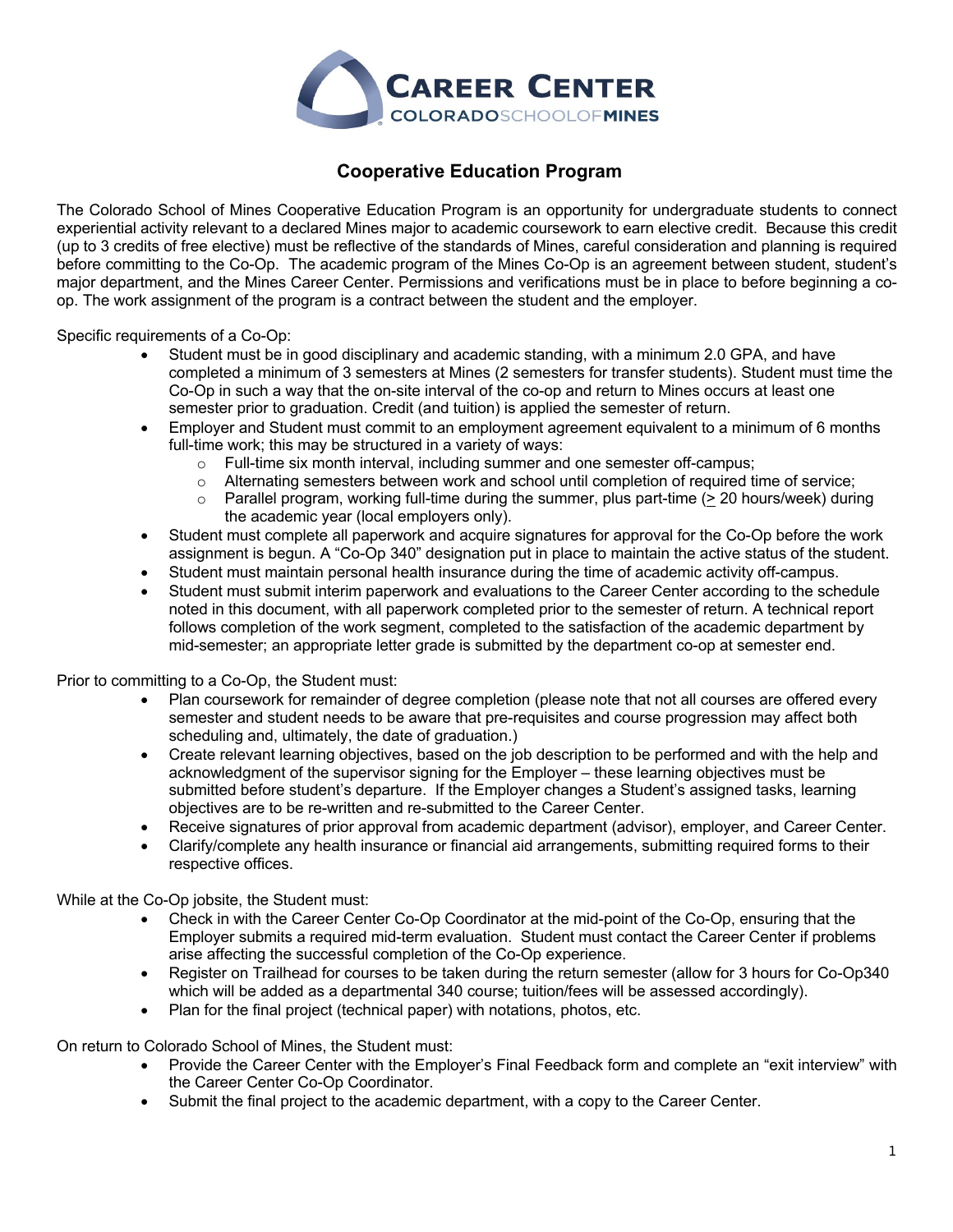

### **CO-OP PROCEDURE TIMELINE**

**All documents and processes listed below, unless otherwise specified, are completed within the DiggerNet system.** Any documents below with an asterisk\* must be printed and signed by all responsible parties and uploaded into DiggerNet. Hard copies of all forms listed below can be provided upon request if DiggerNet access is unavailable.

| <b>Documentation</b>                                                            | <b>Completed By</b>                              | <b>Deadline To Complete</b>                                                                           |  |
|---------------------------------------------------------------------------------|--------------------------------------------------|-------------------------------------------------------------------------------------------------------|--|
| *Cooperative Education Student<br>Agreement                                     | Student                                          | Prior to beginning of co-op<br>assignment                                                             |  |
| *Cooperative Education<br>Pre-<br><b>Approval from Faculty</b>                  | Student, Faculty                                 | Prior to beginning of co-op<br>assignment                                                             |  |
| Verification of Health Insurance<br>Coverage                                    | Student                                          | Prior to beginning of co-op<br>assignment, submitted to Student<br><b>Health Benefits Coordinator</b> |  |
| Request for Deferment of<br>Scholarship/Financial Aid                           | Student                                          | Prior to beginning of co-op<br>assignment, submitted to Financial<br>Aid Office                       |  |
| <b>Employer Responsibilities &amp;</b><br><b>Cooperative Education Contract</b> | Employer                                         | Prior to beginning of co-op<br>assignment                                                             |  |
| Job-Related Learning Objectives<br>Contract                                     | Student, reviewed and<br>approved by employer    | Prior to beginning of co-op<br>assignment                                                             |  |
| <b>Employer Mid-Term Evaluation of</b><br><b>Student</b>                        | Employer                                         | Mid-point of co-op assignment                                                                         |  |
| <b>Employer Final Evaluation of</b><br>Student                                  | Employer                                         | Within 10 days of co-op end                                                                           |  |
| <b>Student Self-Evaluation of Learning</b><br>Objectives                        | Student                                          | Within two weeks of return from co-<br>op                                                             |  |
| <b>Student Program Evaluation</b><br>Reflection                                 | Student                                          | Within one month of return from co-<br>op                                                             |  |
| <b>Return Interview</b>                                                         | Career Center Co-op<br>Coordinator, with student | Within one month of return from co-<br>op                                                             |  |
| <b>Final Project Technical Report</b>                                           | Student, reviewed and<br>graded by faculty       | Due within 4 weeks of beginning of<br>return semester                                                 |  |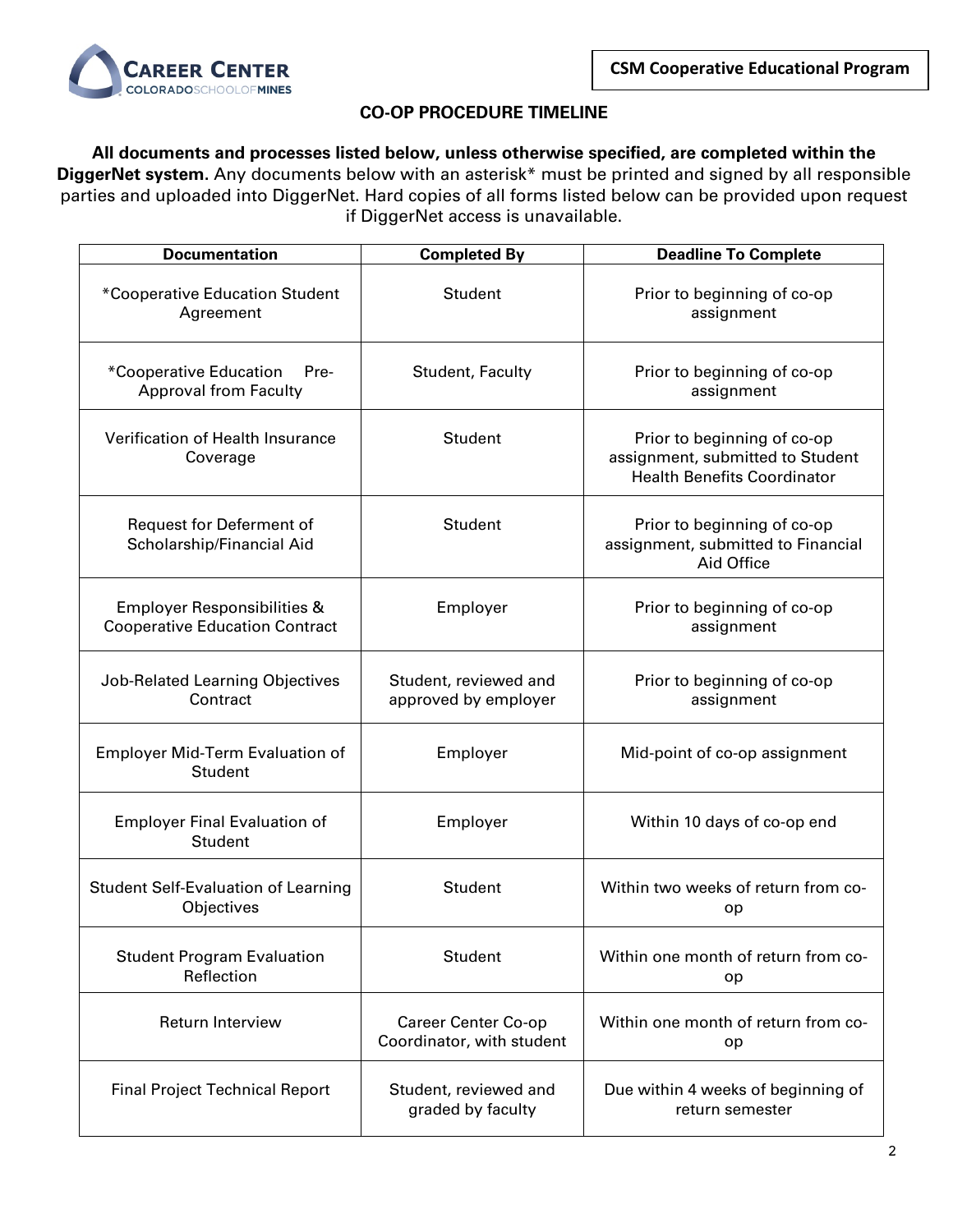

Coordinator

## **CO-OP CONTACT SHEET**

When completing a co-op, there are multiple individuals to contact and keep in touch with along your experience. Use this sheet as a guide for campus contacts, as well as who to reach out to for questions.

### MINES COOPERATIVE EDUCATION COORDINATOR

The Mines Career Center functions as the liaison between the employers seeking Co-Op students and the school.

Kristen Tandy, Career Center Co-op Coordinator, Career Advisor Phone: 303-273-3703 Email: kntandy@mines.edu fax 303-273-3956

MINES FACULTY CO-OP ADVISOR (complete once identified)

| <b>EMPLOYER SUPERVISOR</b> (complete once identified)                                                                                                    |
|----------------------------------------------------------------------------------------------------------------------------------------------------------|
|                                                                                                                                                          |
|                                                                                                                                                          |
|                                                                                                                                                          |
|                                                                                                                                                          |
| MINES STUDENT HEALTH INSURANCE<br>Kathleen Ebeling, Colorado School of Mines Student Health Benefits<br>Phone: 303-273-3388<br>Email: kebeling@mines.edu |

MINES FINANCIAL AID: Phone: 303-273-3301 Email: finaid@mines.edu

MINES REGISTRAR: Phone: 303-273-3200 Email: registrar@mines.edu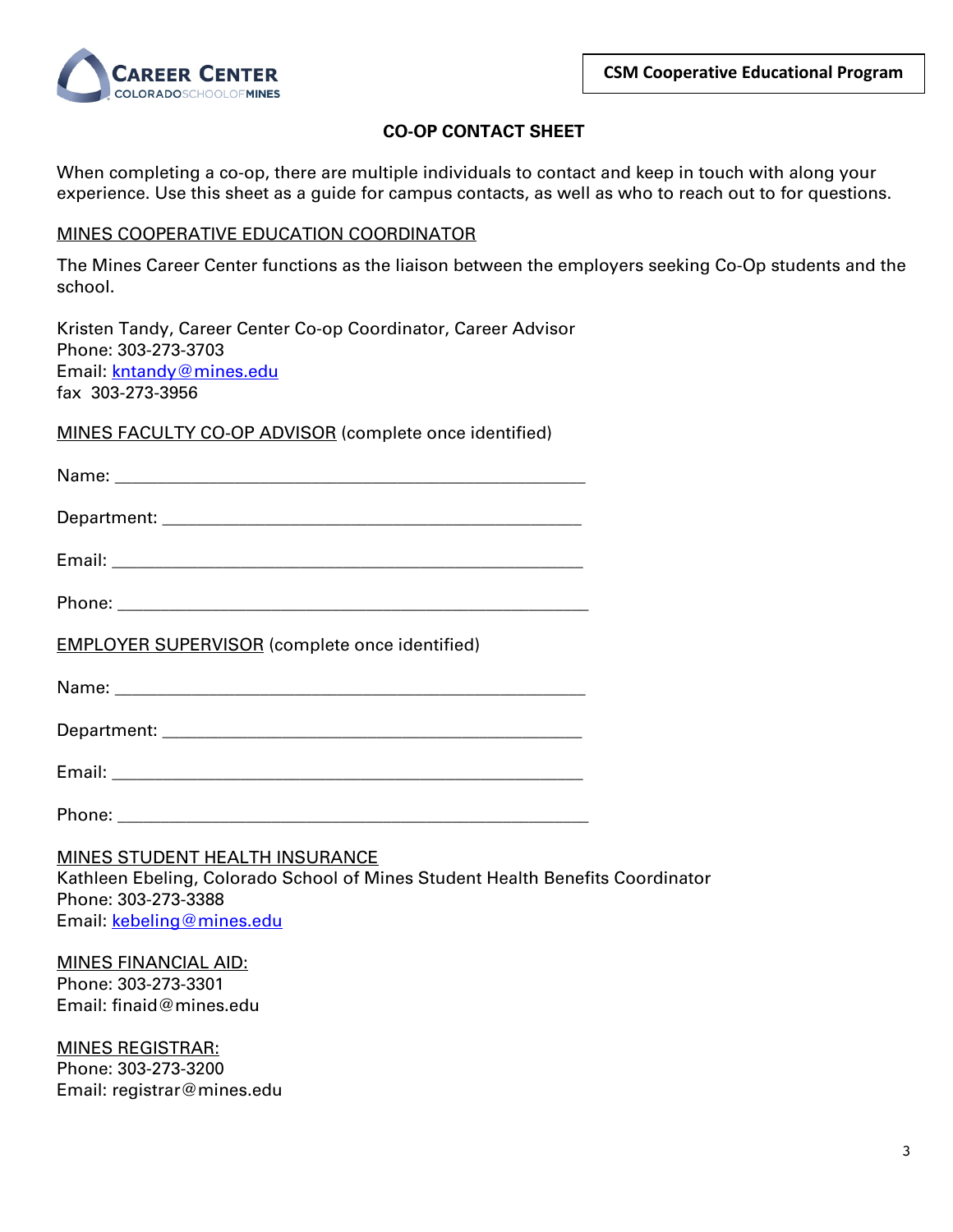

### **COOPERATIVE EDUCATION STUDENT AGREEMENT**

(between the student and the school)

I understand and agree that I will complete the following requirements in order to be a participant in the Cooperative Education Program.

Before leaving campus:

- a. Submit this Student Agreement
- b. Submit Degree Plan Approval from Faculty
- c. Submit **Cooperative Education Contract** on DiggerNet
- d. Upload **3 Learning Objectives** on DiggerNet
- e. Complete Health Insurance and Financial Aid forms with their respective offices on campus

During CO-OP work experience:

a. Check in with the CO-OP Office after about 6 weeks on the job.

Co-op Coordinator: Kristen Tandy Email: kntandy@mines.edu Call toll free: 1-800-446-9488 x 3235 Regular number: 303-273-3235

- b. Prepare for preregistration
- c. Collect data for the CO-OP Technical Report
- d. Make sure employer has completed mid-term and final evaluations of performance
- e. I will not leave or change my employment without notifying the CO-OP Office

After returning to campus:

- a. Schedule a Returning Student Interview within the first month back
- b. Submit **Student Report of Progress Toward Learning Objectives** and **Summary Evaluation of CO-OP Experience** on Diggernet
- c. Complete and finalize CO-OP technical report with departmental advisor
- d. Submit CO-OP Report to **both the CO-OP Office and the departmental advisor**

| Signature          | Date |  |  |  |
|--------------------|------|--|--|--|
|                    |      |  |  |  |
| <b>Print Name:</b> | Date |  |  |  |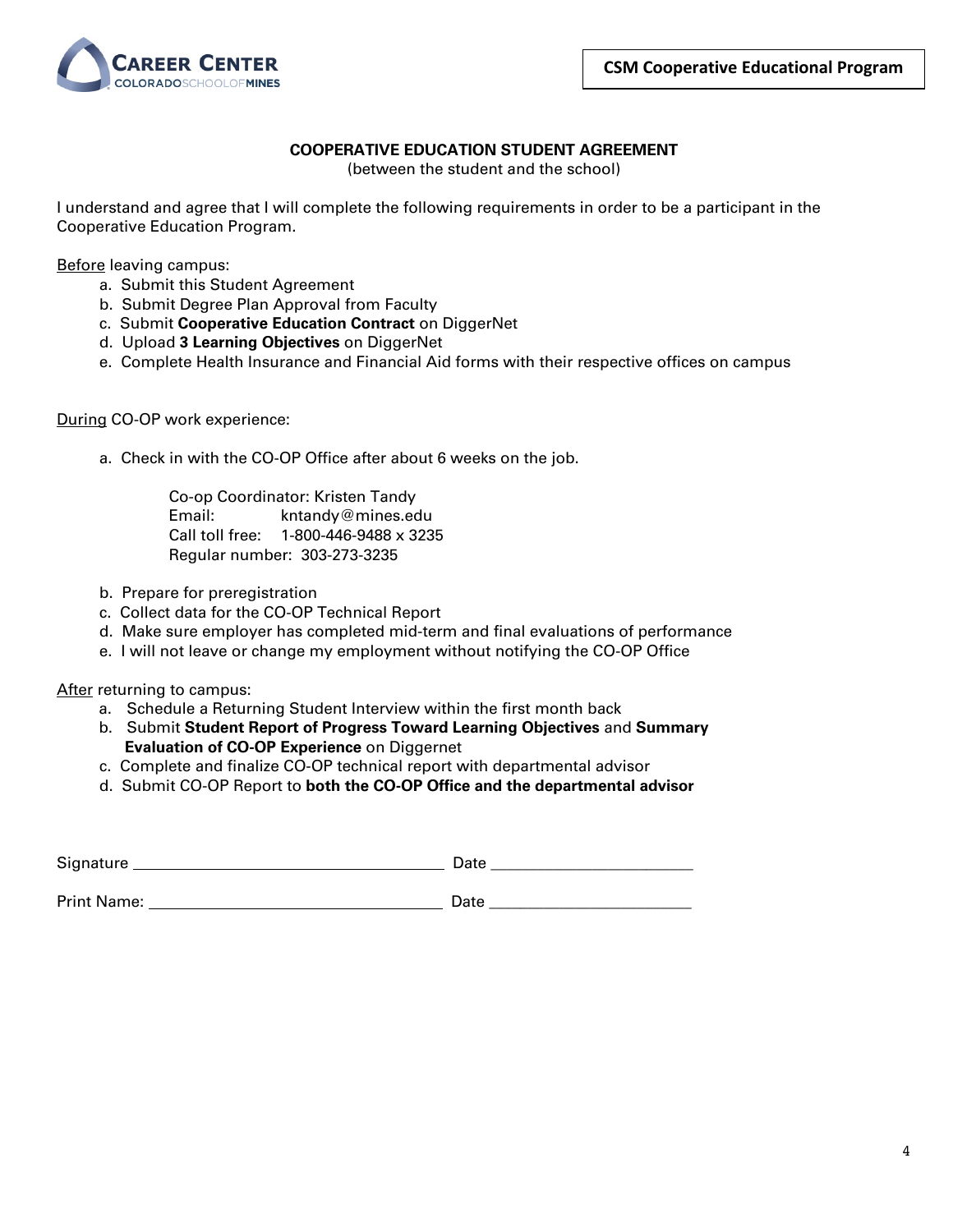#### **CSM CAREER CENTER COOPERATIVE EDUCATION DEGREE COMPLETION PLAN**

(Tentative Course/Work Load from Return Until Graduation)

**Name** \_\_\_\_\_\_\_\_\_\_\_\_\_\_\_\_\_\_\_\_\_\_\_\_\_\_\_\_\_ **CWID** \_\_\_\_\_\_\_\_\_\_\_\_\_\_\_\_\_\_\_\_\_\_\_\_\_ **Major** \_\_\_\_\_\_\_\_\_\_\_\_\_\_\_\_\_\_\_\_\_\_\_\_\_\_\_\_

**Anticipated Graduation Date** \_\_\_\_\_\_\_\_\_\_\_\_\_\_\_\_\_

Instructions: List courses planned and the semesters offered, as well as Co-Op period(s) planned between now and your graduation. (This information regarding Fall/Spring scheduling can be found in the Undergraduate Bulletin, available online at http://www.mines.edu/publications . In this document, the semester(s) a course is offered follows the Course Title and is indicated by Fall = I, Spring = II, Summer = S.)

| Year         |                  | <b>Fall Semester Classes</b> |     | <b>Spring Semester Classes</b> |                     |     | <b>Summer Term Classes</b> |                     |     |
|--------------|------------------|------------------------------|-----|--------------------------------|---------------------|-----|----------------------------|---------------------|-----|
| Acad<br>Year | Course<br>Number | <b>Course Title</b>          | Hrs | Course<br>Number               | <b>Course Title</b> | Hrs | Course<br>Number           | <b>Course Title</b> | Hrs |
|              |                  |                              |     |                                |                     |     |                            |                     |     |
|              |                  |                              |     |                                |                     |     |                            |                     |     |
|              |                  |                              |     |                                |                     |     |                            |                     |     |
|              |                  |                              |     |                                |                     |     |                            |                     |     |
|              |                  |                              |     |                                |                     |     |                            |                     |     |
|              |                  |                              |     |                                |                     |     |                            |                     |     |
|              |                  |                              |     |                                |                     |     |                            |                     |     |
|              |                  |                              |     |                                |                     |     |                            |                     |     |
|              |                  |                              |     |                                |                     |     |                            |                     |     |
|              |                  |                              |     |                                |                     |     |                            |                     |     |
|              |                  |                              |     |                                |                     |     |                            |                     |     |
|              |                  |                              |     |                                |                     |     |                            |                     |     |
|              |                  |                              |     |                                |                     |     |                            |                     |     |
|              |                  |                              |     |                                |                     |     |                            |                     |     |
|              |                  |                              |     |                                |                     |     |                            |                     |     |
|              |                  |                              |     |                                |                     |     |                            |                     |     |

Please consult your Faculty Advisor and Departmental Co-Op Advisor when preparing this plan for course completion toward your degree on return from the Co-Op work experience. Please note that although current bulletins may indicate which semesters typically offer specific courses, difficulties in maintaining your anticipated graduation date may occur if courses are moved to a different semester, or if you are unable to schedule into an expected course. In the semester of your return, your schedule will include the 3-hour Department 340 course, so **do not plan above 16 hours** unless prepared to pay additional fees for more than 19 hours. This Department 340 course functions as a free elective, unless otherwise determined by the Department Head of your major. Any substitution for a Departmental Elective or a specific Departmental Course must be initiated through a Course Substitution Form submitted to the Registrar.

I have consulted my department to prepare this course completion plan and fully understand that participation in a Co-Op experience may alter my anticipated graduation date.

Student Signature **Executive Contract of Contract Contract Contract Contract Contract Contract Contract Contract Contract Contract Contract Contract Contract Contract Contract Contract Contract Contract Contract Contract C** 

Department Head \_\_\_\_\_\_\_\_\_\_\_\_\_\_\_\_\_\_\_\_\_\_\_\_\_\_\_\_\_\_\_\_\_\_\_\_\_\_\_\_\_\_\_\_\_\_\_\_ Date: \_\_\_\_\_\_\_\_\_\_\_\_\_\_\_\_\_\_\_\_\_\_\_\_\_\_\_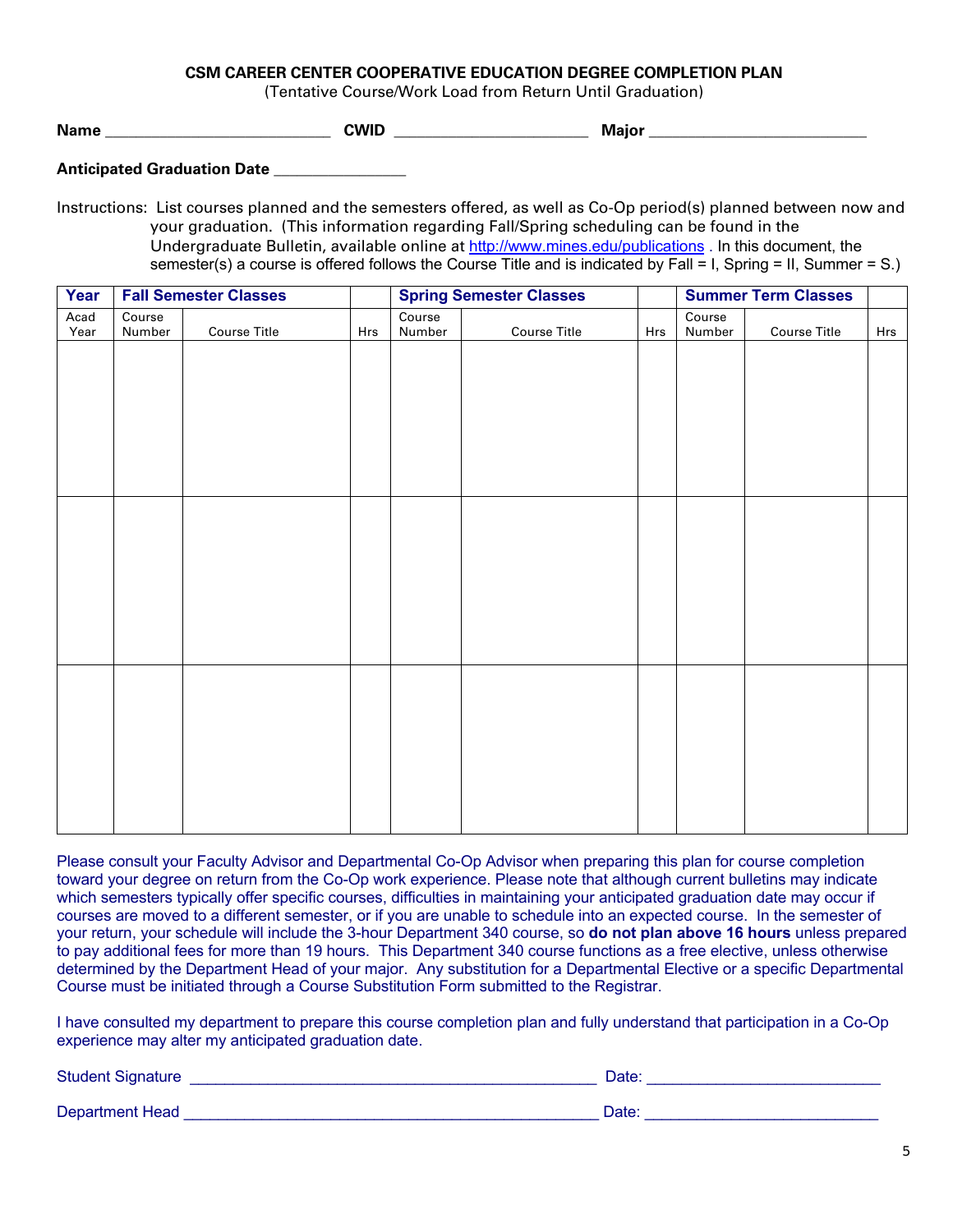

**Cooperative Educational Program**

#### **PRIOR APPROVAL TO APPLY CO-OP CREDIT TOWARD GRADUATION REQUIREMENTS**

Student Name The Campus Wide ID #  $\sim$  Campus Wide ID #  $\sim$ 

Major \_\_\_\_\_\_\_\_\_\_\_\_\_\_\_\_\_\_\_\_\_\_\_\_\_ Departmental CO-OP Advisor Name \_\_\_\_\_\_\_\_\_\_\_\_\_\_\_\_\_\_\_\_\_\_\_\_\_\_\_\_\_\_\_\_\_\_

I request approval to apply credit for a Cooperative Education work experience toward course and semester hour requirements for graduation. Specifically, I request approval to substitute this experience as:

 \_\_\_\_\_ 340 for \_\_3\_\_\_ of \_\_\_\_\_\_\_\_\_\_\_\_\_\_\_\_\_\_\_\_\_\_\_\_\_\_\_\_\_\_\_\_\_\_\_\_\_\_\_\_\_\_\_\_\_\_ credit. (CHEN,MTGN,etc.) Hours (Please insert: Free Elective / Departmental Elective / or Specific Course Name)

I understand that final approval of this request will be contingent upon:

\_\_\_\_\_\_\_\_\_\_\_\_\_\_\_\_\_\_\_\_\_\_\_\_\_\_\_\_\_\_\_\_\_\_\_\_ \_\_\_\_\_\_\_\_\_\_\_\_\_\_\_\_\_\_\_\_\_

- 1. Submission of an evaluation form completed by my supervisor at the end of my work term.
- 2. The quality of my CO-OP technical report as evaluated by the CO-OP faculty advisor grading it.
- 3. Submission of a Course Substitution Form to the Registrar, if credit other than Free Elective is earned.

I have discussed the academic aspects of the CO-OP work experience with my faculty CO-OP advisor and understand the specific requirements of the department in regard to applying credit for CO-OP toward graduation requirements.

Signature of Student **Date** 

\_\_\_\_\_\_\_\_\_\_\_\_\_\_\_\_\_\_\_\_\_\_\_\_\_\_\_\_\_\_\_\_\_\_\_\_\_\_\_\_\_\_\_\_\_\_\_\_\_\_\_ \_\_\_\_\_\_\_\_\_\_\_\_\_\_\_\_\_\_\_\_\_\_\_\_\_\_\_\_\_\_\_

Departmental CO-OP Advisor Communication Control Date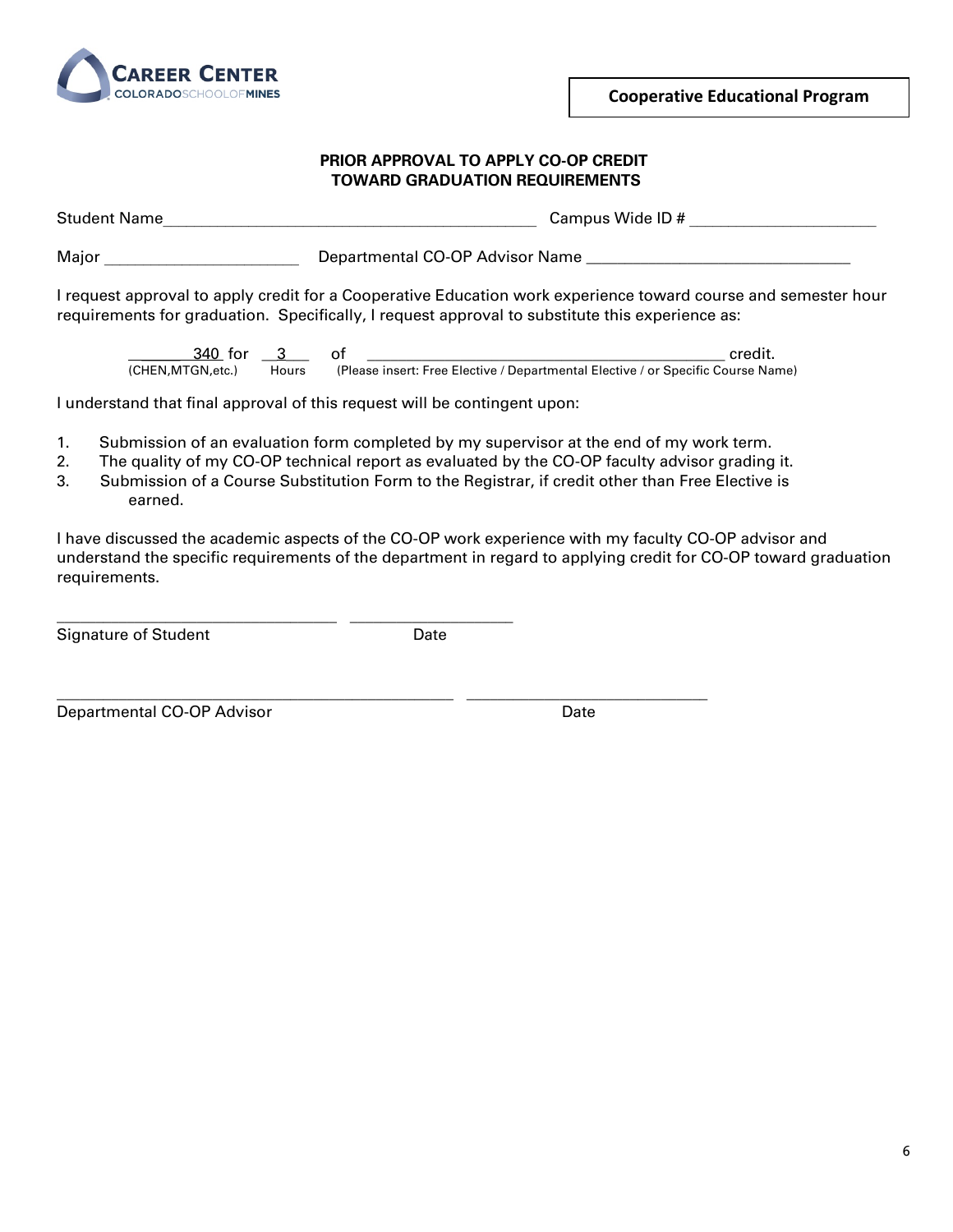

#### **VERIFICATION OF HEALTH INSURANCE WHILE ON CO-OP**

| TO: | Kathleen Ebeling, Colorado School of Mines Student Health Benefits Coordinator |                    |  |  |  |
|-----|--------------------------------------------------------------------------------|--------------------|--|--|--|
|     | 303-273-3388                                                                   | kebeling@mines.edu |  |  |  |

FROM: \_\_\_\_\_\_\_\_\_\_\_\_\_\_\_\_\_\_\_\_\_\_\_\_\_\_\_\_\_\_\_\_\_\_\_\_\_\_\_\_\_\_\_\_\_\_\_\_\_\_ CWID# \_\_\_\_\_\_\_\_\_\_\_\_\_\_\_\_\_\_\_

.

SUBJECT: Health Insurance Requirement Met For Co-Operative Education Assignment Duration

Health insurance is required as a condition of participation in the Colorado School of Mines Co-Operative Education program. This health insurance is not typically provided by the employer but is the responsibility of the student. This coverage must be in place for the entire duration that the student is involved in an off-campus co-operative education assignment. For information about the specific requirements of a health insurance policy (whether purchased through the Colorado School of Mines SHBP or a private health insurance provider), see http://shbp.mines.edu/SHBP-generalInfo. If covered by the Mines SHBP, fees will be assessed and must be paid by due dates noted at the beginning of each semester that coverage is in place. Those who have waived the Mines SHBP coverage must provide information detailing the health plan that student is covered by.

I will be on an approved Cooperative Education Work Experience from: \_\_\_\_\_\_\_\_\_\_\_\_\_\_\_\_\_\_ to

During this time I will be covered by the following health insurance:

| Colorado School of Mines Student Health Benefit Plan                             | <b>EXECUTE:</b> Private Health Insurance Policy |  |  |
|----------------------------------------------------------------------------------|-------------------------------------------------|--|--|
|                                                                                  |                                                 |  |  |
|                                                                                  |                                                 |  |  |
|                                                                                  |                                                 |  |  |
| Plan Telephone Number for Further Information __________________________________ |                                                 |  |  |
|                                                                                  |                                                 |  |  |